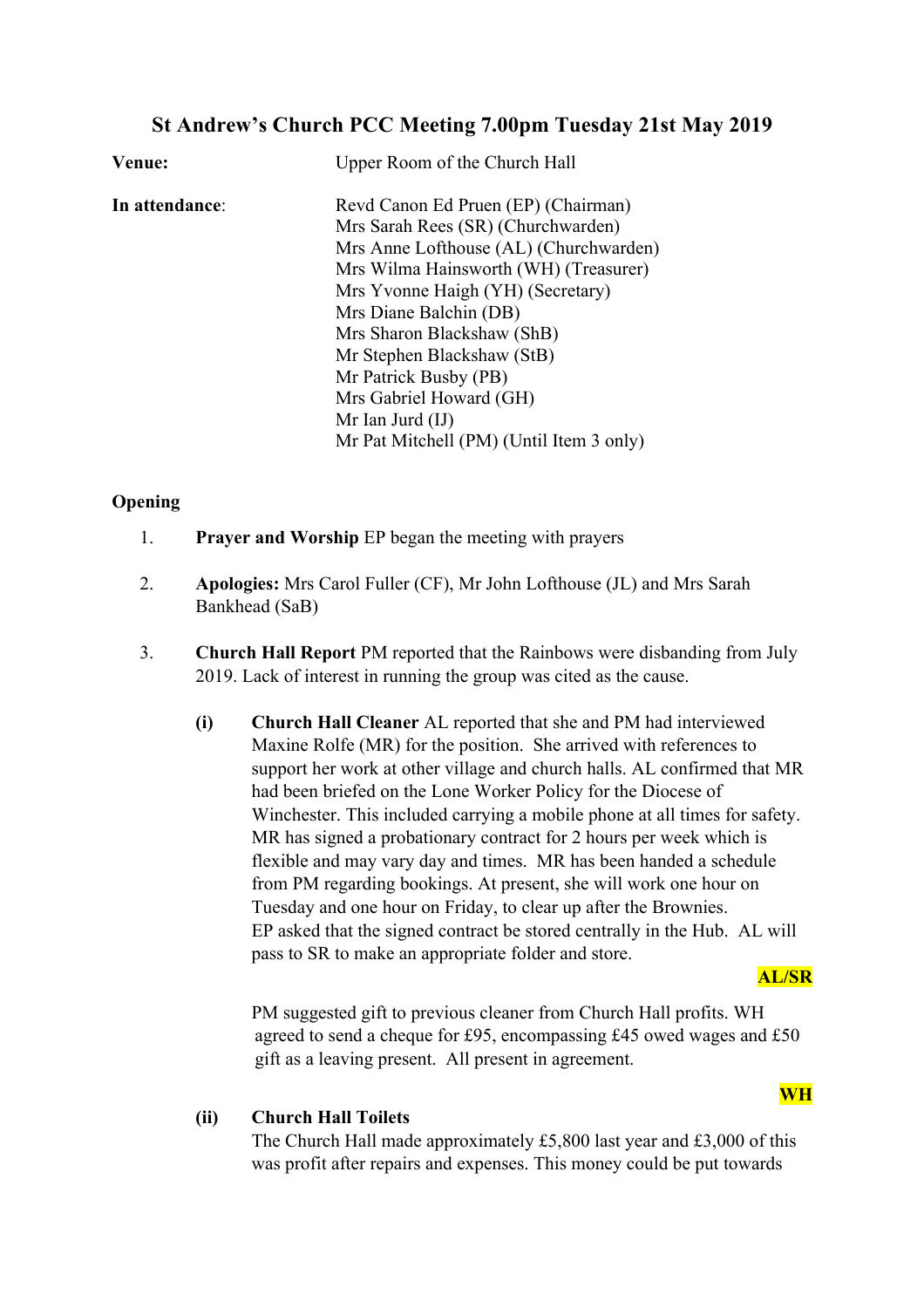refurbishment of the toilets. PM said that the condition of the toiles are an issue for hirers who have turned down hire on that basis in the past. The previous quote was from 2016 so is now out of date. The approximate cost then was £1500 for the hardware with labour costs on top. It was decided that the churchwardens and PM will look into providing some current figures on the cost of new sanitary ware, a baby change unit in the disabled toilet; the boxing in of pipes and a hand dryer for each toilet. They will submit these at the next PCC for approval. In principal the PCC agreed to finance refurbishment of the toilets.

#### **AL/SR/PM**

**PM**

ShB mentioned that the water heater in the kitchen had not been working for some time. SR suggested that the maintenance committee be asked to investigate the cost of repair or replacement. PM to contact them.

**4. Approval of PCC Minutes held on 25.4.19**

Minutes were amended and signed by EP.

## **Matters Arising:**

#### **6.0 Internet Banking**

WH confirmed that she had now set up internet banking for the PCC accounts. She cannot yet make payments without a card and card reader which she is still waiting for. Further details in Section 12.

#### **7.0 Safety**

SR to meet Mike Dean in church next week to check the electrics etc.

#### **SR**

# **8.0 Hall for Remembrance Service**

ShB has booked the hall for Remembrance Service. It is booked from 8- 10pm on the Saturday evening, and 9-1pm on the Sunday morning. **Piano**: May be able to move piano the night before in IJ's van. PB to organise a team of people to help.

### **IJ/PB**

#### **10.0 AOB**

#### **BLMS Website:**

Now up and running. £98.30 to run this website per month split between the parishes.

# **Medstead Times**

Canon Ed mentioned that the Medstead Times is now up and running again. GH said that there will be four editions this year. It was pointed out that the cut off dates are inside the cover and that news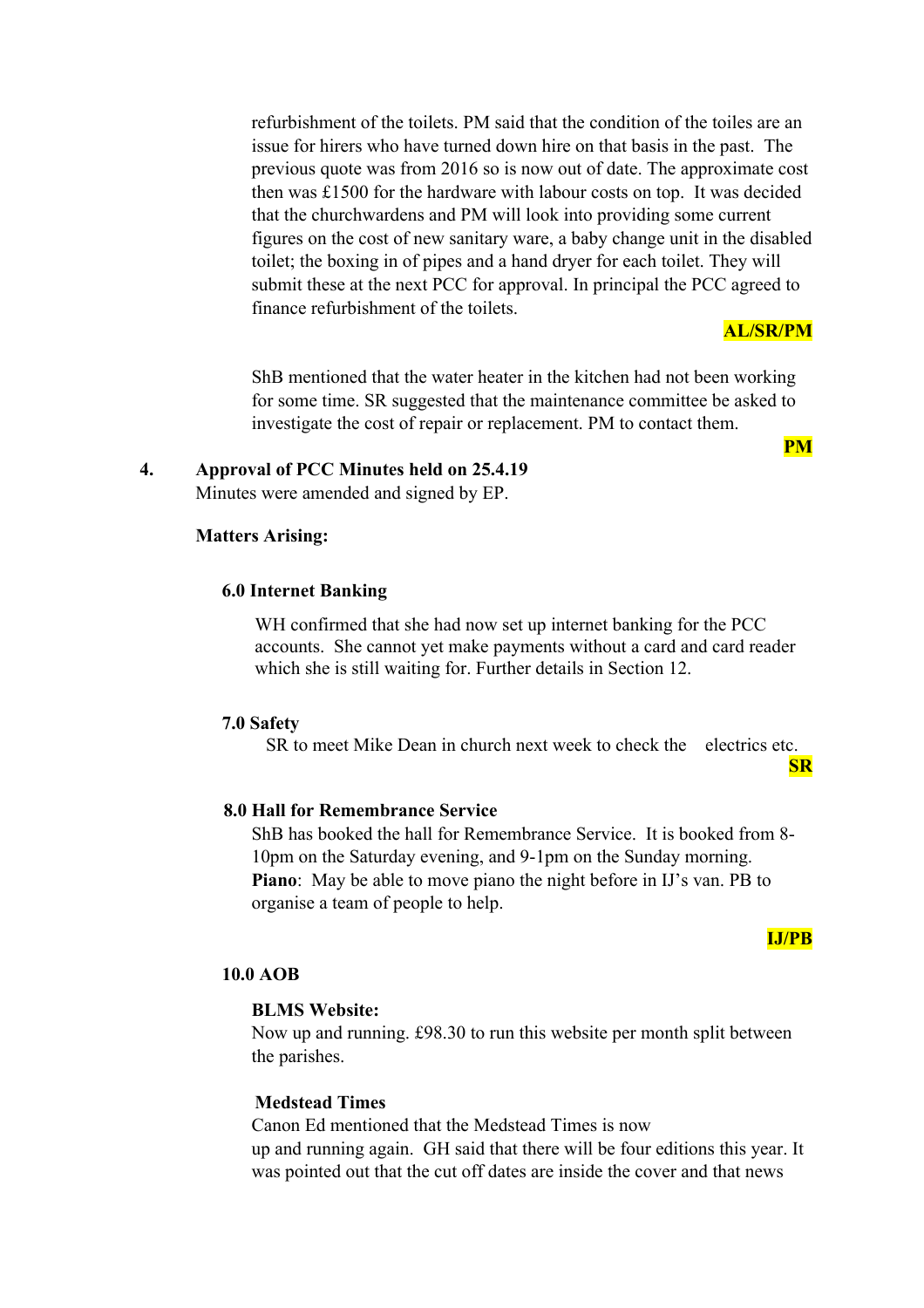and information would need to be sent in promptly in order to make deadlines.

#### **5. Canon Ed's Report**

EP mentioned that it is a busy year for the Benefice. There is also some reordering ongoing in Lasham and Bentworth. Rev'ds Peter and Ingrid Owen-Jones are meeting the Bishop in June in order to seek Permission to Officiate (PTO) so that they can assist with some services in the Benefice. They will also be available to help with for Occasional Offices across the Benefice.

EP said that he would like to dispose of a number of items around the Church, most particularly the wooden chairs. The PCC agreed the disposal of these mentioned items. SR to seek Archdeacon's permission and paperwork for disposal. StB suggested they go to Resurrection Furniture (run by St. Lawrence's) to renovate and sell. All agreed this would be a good idea if they will take them.

EP said that the flower arrangers often leave a number of sundry items behind the font, making it difficult to use. IJ suggested that the old Organ Room could be cleaned out by the Maintenance Team so that they could utilise it. Once a lock has been put on it, it could be used as a cupboard, and they could be given a key. StB to liaise with Maintenance Team.

AL suggested that the Maintenance Team could be given more of a role with formal reporting and liaising with the churchwardens. The team of Ian Hainsworth, StB, Roger Gilbert and David Hayward make up this Committee. AL suggested that there should be formal accountability with reporting back to the PCC, so that they could be given priority tasks by the Churchwardens on a more formal basis. StB is the point of contact on the PCC.

#### **AL/SR/StB**

**AL/ShB**

**SR**

**StB**

#### **6. Church Wardens' Report**

AL said that she wanted church to be fun with tea and cake! Perhaps a coffee morning could be arranged for all church helpers; from sacristan to jumble sale assistants. PCC agree that this would be a good idea. AL to organise in the Church Hall at some point, and liaise with ShB to provide some refreshments.

SR reported that the Church contents insurance was for £45,000, and for the Hall contents, £23,073. The Buildings and Contents Insurance together total £2.7 million.

Keyboard (Vestry) currently not used and could be sold. IJ suggested selling it to new Wednesday Community Choir leader. It is insured for £200 but EP suggested £50 was a more realistic figure. SR to suggest this to her, and see if she is interested. The rate of hire of the church per meeting is £10 per hour all year round, agreed by PCC Members present to cover heating and lighting.

#### **7. Social Committee Report April 2019**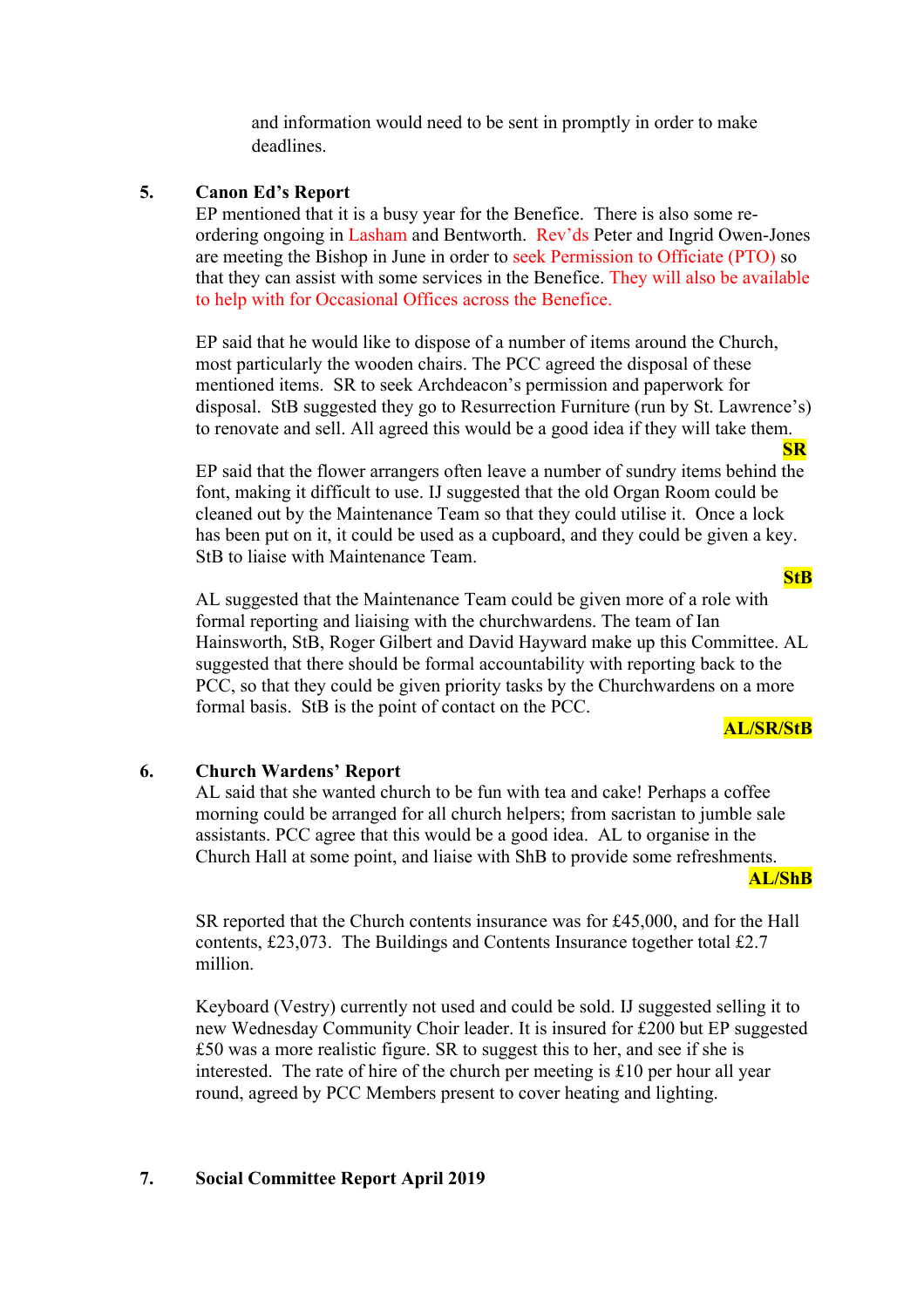ShB mentioned that in addition to the Report supplied the Jumble Sale at the end of April raised £1200 towards funds. The PCC wished to thank IJ for using his van to dispose of the leftover jumble.

#### **8. Music Committee Report**

There will be a choir for Eileen's funeral tomorrow. The Equinox Concert at Bentworth is on the 21st September at 7pm. PB suggested that Members support this event as Bentworth parishioners usually support St. Andrew's events.

#### **Worship and Mission**

#### **9. Future Dates for Harvest and Christmas**

Harvest Festival will be at 11am on 6th October 2019. Brian Pritchard will be officiating. Depending on works in the Church it may be in the Hall. This will be followed by a lunch afterwards in the Hall. ShB to organise a team of helpers nearer the time. ShB proposed and PC seconded.

#### **ShB**

**EP**

Christmas Eve and Christmas Day services will need an organist as PB is away for both. EP to look at his list of possible players and arrange.

### **10. Open the Book and Messy Church**

Open the Book is currently not active. Messy Church has received a contribution of £50 (cheque) given to Charlie Shaylor by WH as requested and agreed.

#### **11. Karamoja Report**

WH has donated £750 for last year's donation which was not paid. £250 was also donated for toilets last year. The PCC agreed that WH could send a cheque for £750 on account of this year's donation.

#### **WH**

# **12. Treasurer's Report**

WH confirmed that the signatories on both bank accounts (current a/c and deposit  $a/c$ ) had been updated, (4 signatories, any 2 to sign.). She reported that on-line banking was operational. WH handed out a 2 page document. This detailed the Parish Share, (Common Mission Fund, CMF) contributions expected in 2019 for the 4 Churches, the expenditure of the BLMS account and also a detailed statement of expenditure incurred at Medstead over the 4 month period of 2019 so far. It also gave a 4 month global figure of income received. She further explained that the CMF contribution, calculated by a fixed formula, was set by the Diocese and our contribution of 43% was from a Benefice global figure of £80018.00. She confirmed that our contribution of £34523.00 was being met in full for 2019.

The BLMS account expenditure for Medstead has been set for a number of years at 54%. The PCC determined that this item would be put on the agenda for the next meeting for review and full discussion.

WH explained items of expenditure over the 4 month period and answered questions. Overall, she explained that the financial position at present in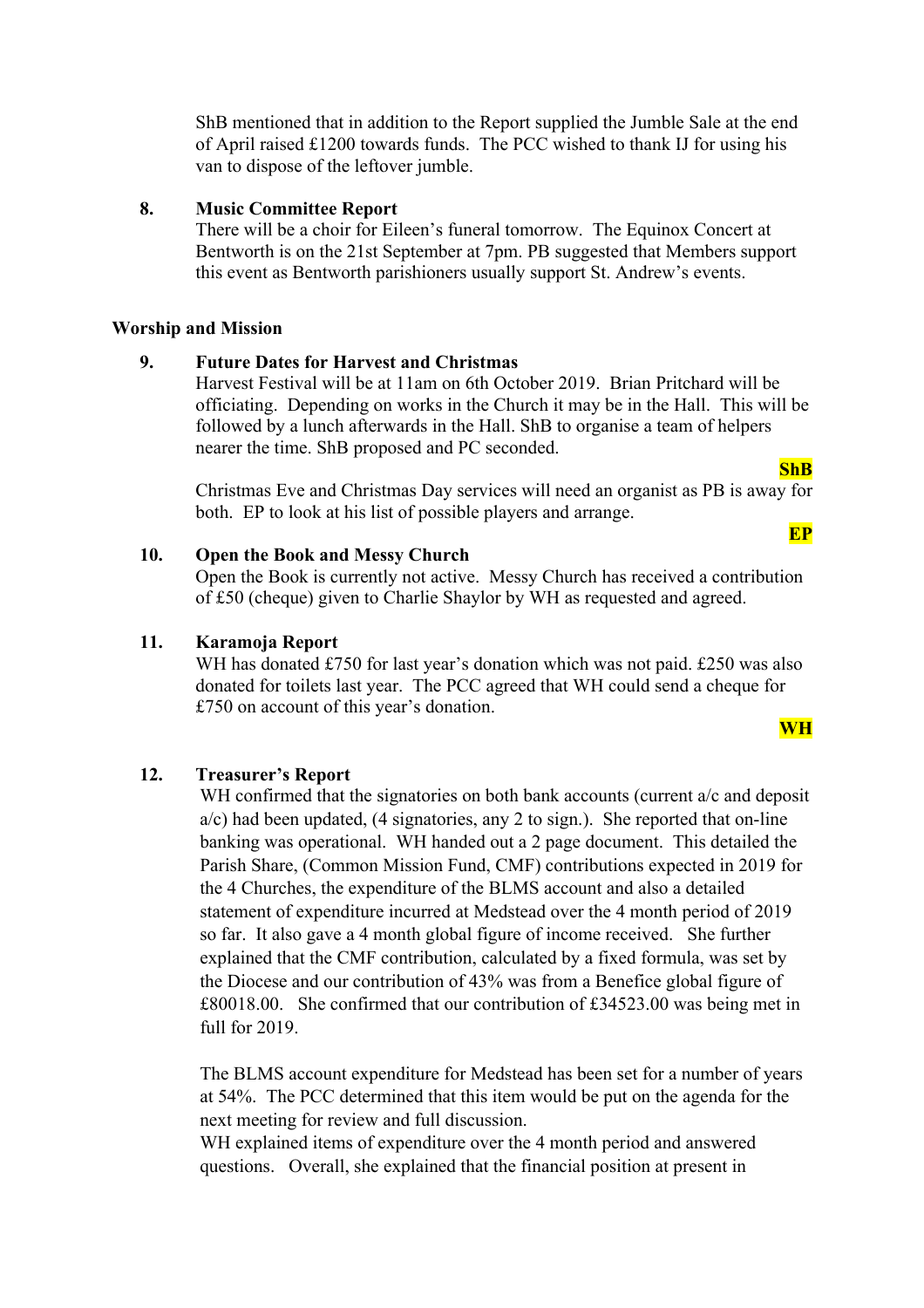Medstead is satisfactory and she is aware of potential expenditure required shortly in relation to the re-ordering/refurbishment of the Church. She discussed the other items identified under sub-sections.

# (i) **Annual accounts for 2018**

The position remains static: the annual accounts have not yet been presented to the PCC for adoption. EP and WH have had missives from the Diocese and have responded suitably. It was agreed that this is an unsatisfactory state of affairs and IJ offered to contact Paul Adams to clarify the current position with the present Independent Examiner. WH was asked to contact Sally Hayes FCA to enquire as to her availability for next year's examination of accounts. YH to circulate accounts once received.

# **IJ, YH & WH**

# **(ii) FOSAC Account funds and formation of new committee**

A new committee was elected (EP, AL, SR, WH, and DB). This committee would meet at the close of business this evening to discuss co-opting 3 members from outside the PCC as required by its Constitution. The FOSAC bank account is a separate bank account and there will be a change of signatories required with the new personnel.

### (iii) **Finance for Karamoja Student and DTC Budget**

A report from Charlie Shaylor was circulated to members of the committee prior to meeting. The PCC determined that it sponsors a student for the second year of the course and authorised a payment of £750.00 to be made to the Alton Deanery Karamoja Link Fund.

**WH**

# **Fabric and Health & Safety**

### **13. Update on Faculty Application and Church Architect**

SR reported that further details were now needed from the Architect, then three quotes for the building works and three quotes for the carpets must be submitted with the application.

Richard Streatfield from the Diocesan Advisory Committee met with SR and AL to discuss Pews, Carpets and the pulpit. All of these will need approval to be removed/changed from the Victorian Society. They will inspect all the paperwork provided and could turn down the works. Nick Kerry Thomas (Architect) has also provided a list of more local builders. IJ said that the 29th May was the cut off for the June meeting and that it takes approximately 2 months before approval is received once it has been examined and passed back. SR and AL to continue getting quotes etc.



IJ also reported that the quinquennial has been completed for this year by Gary Seymour, who inspected last week, with the report now due.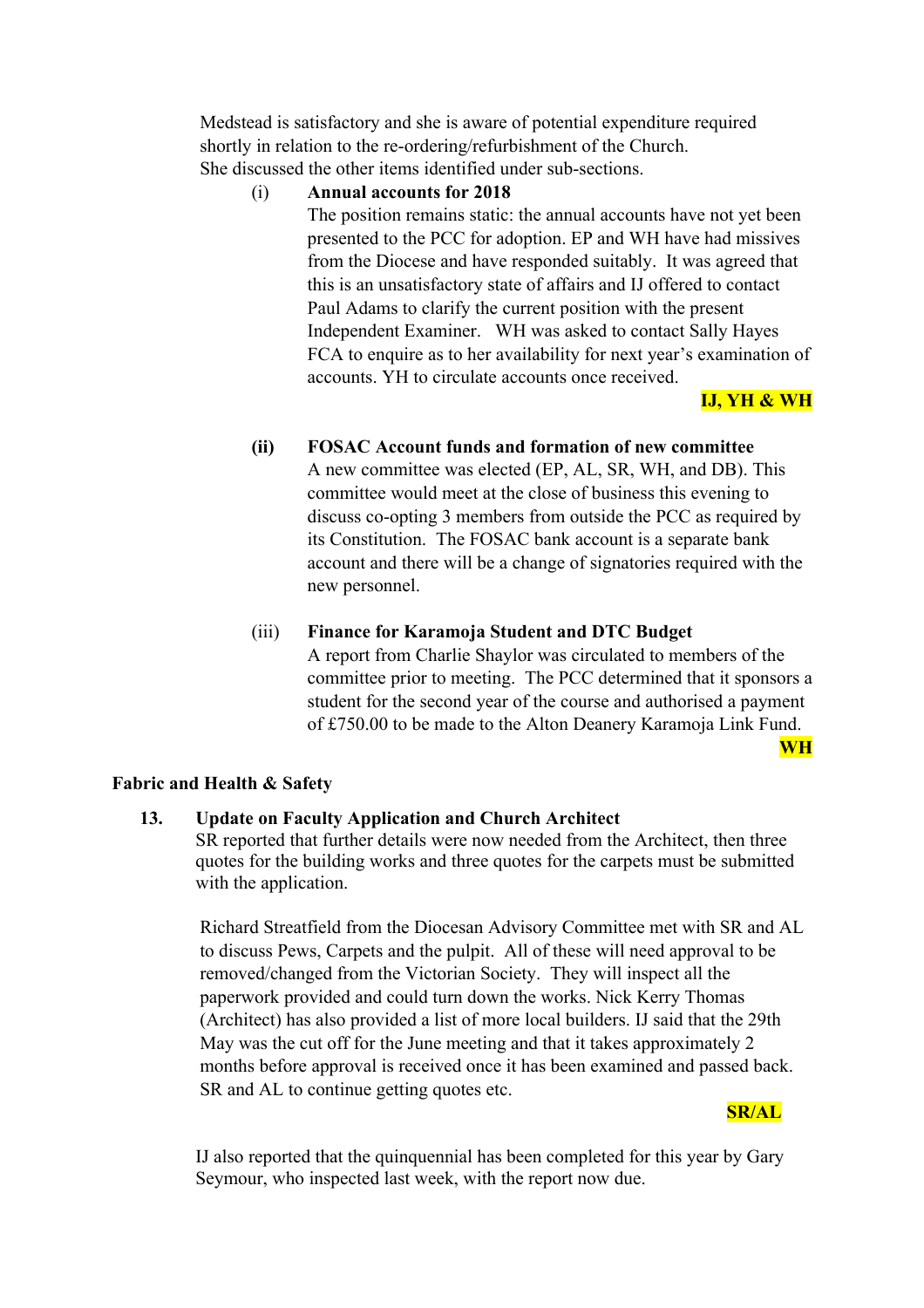IJ will give invoice to WH to pay once received with the report. EP said that this is refundable from the Diocese if WH submits it. IJ to pass report to Churchwardens when received.

IJ said that he had photos of the areas in church where the proposed works are to take place, and has also completed online forms including Statements of Significance and Statements of Needs. IJ will show AL/SR where they are online.

WH asked if AL and SR would give her some idea of proposed expenditure so that she can earmark funds where necessary.

# **SR/AL**

**IJ**

**DP**

**IJ/AL/SR/WH**

# **14. Safeguarding & Risk Assessments**

Diane Palmer (DP) has now completed her course at Old Alresford Place and will be contacting members of the PCC to complete DBS checks.

The PCC wish to congratulate SaB on her completing the Commission for Mission course. She will be following up families after funerals etc.

# **15. Correspondence**

# **(i) Email from Debby Barnes re Ride and Stride**

ShB to look into whether it is viable for Medstead to organise one this year.

**(ii) Trees**

The Archdeacon's permission is needed to carry out the work requested on the trees. This needs to be done in order to get the oil tank out and a replacement put in. SR to email the Archdeacon regarding the proposed work.

# **(iii) Email from David Lacey (Shalden PCC)** AGM exchange of Minutes between Benefices. EP has put the

AGM 2019 on the BLMs website, so that all have access to it.

**16. AOB:** 

# **(i) Keyholders' List & Declarations**

ShB has the list of keyholders but no declarations have been sent out for signing yet. SR to forward a draft declaration to ShB. StB will ask all people on the electoral roll if their email address can be used for church correspondence.

**StB, ShB & SR**

# **(ii) Lone Worker's Policy**

PCC Members adopted this unanimously; IJ proposed and AL seconded. The protocol is posted on the Diocesan Safeguarding page of the Winchester Diocese website. Members should familiarise themselves with the policy, and all employees must be

# **ShB**

**SR**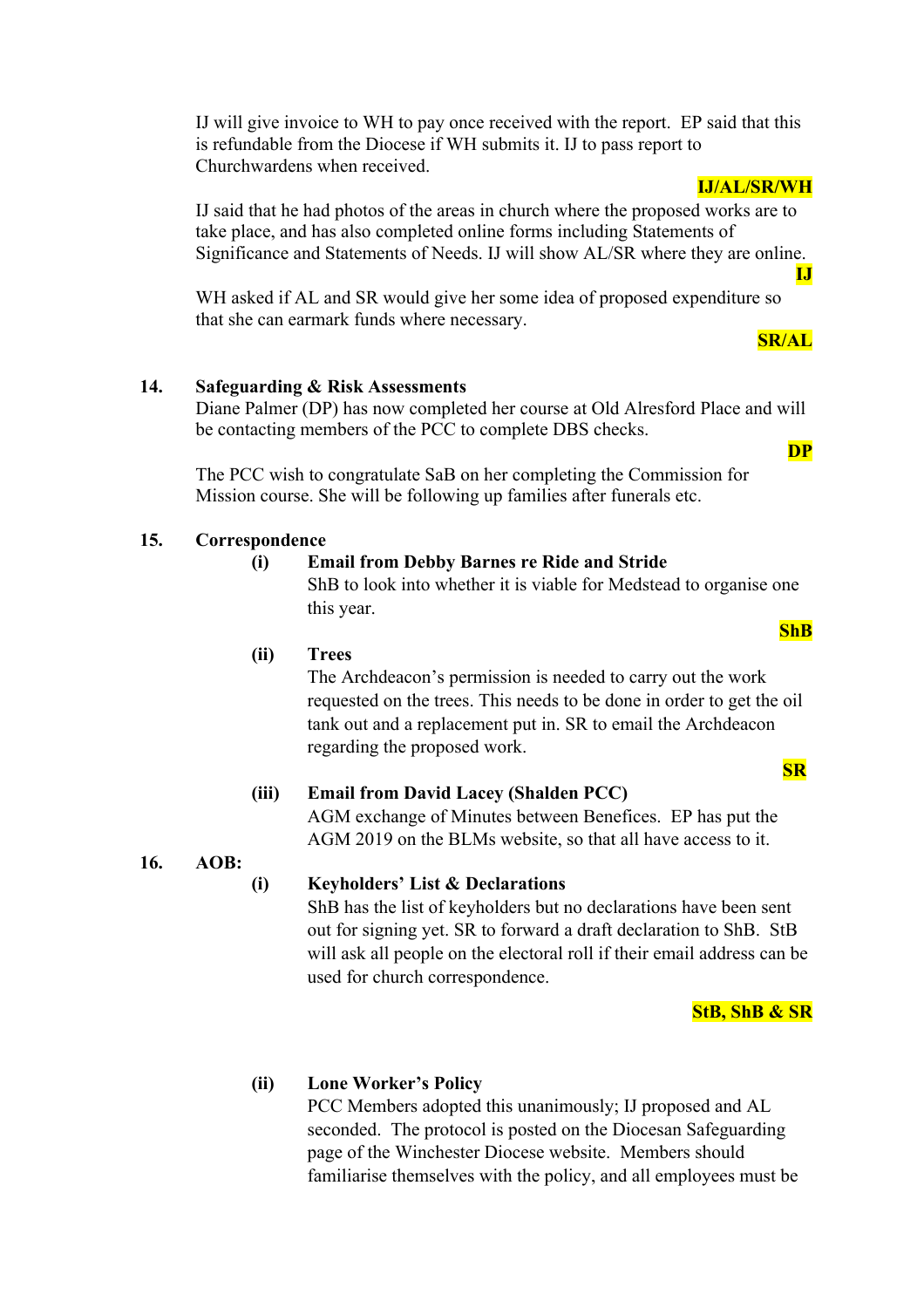made aware of the policy by the Churchwardens. They must be asked to sign that they are aware of the policy guidelines and will follow them. Copies to be emailed and must sign to acknowledge receipt.

# **SR,AL & ALL**

**(iii) Piano for remembrance service** Dealt with earlier under 4 (iv) Hall for Remembrance Service.

# **(iv) Food Bank**

SaB sent apologies, so will be discussed at future meeting.

# **(v) Dates for Future PCC Meetings**

AL to stand in as Vice Chair while EP away. Date of next PCC Meeting is Tuesday  $10^{th}$  September 2019 at 7pm in The Hub.

# **(vi) Memorial for Eileen Charlesworth**

IJ suggested planting a tree or supplying a bench in remembrance of Eileen with the money collected by the Castle of Comfort patrons. EP confirmed that probably no trees could be planted in the Churchyard, but a bench would be possible. Maurice Johnson left money to the Church, so a memorial for him would be appropriate.

SR to investigate applications to the Archdeacon for these. IJ to liaise with the Castle publicans about the collection.

# **(vii) Church Notice Board**

ShB reminded the PCC that the Notice Board at the front of the Churchyard is now very out of date as regards services. It was suggested that a covering with tape to block out incorrect information would be more cost effective than have the board replaced, which would be much more expensive. The person who made the board lettering has now retired. Churchwardens to make enquiries about a solution.

#### **AL/SR**

**IJ & SR**

# **(viii) Herald**

The newspaper has very out of date information about the services. StB will contact them again to try to correct the information.

**StB**

# **(ix) Letter to Noel Howard**

YH will draft a letter on behalf of the PCC to Noel Howard thanking him for paying in the cash gift donations/money collections for many years.